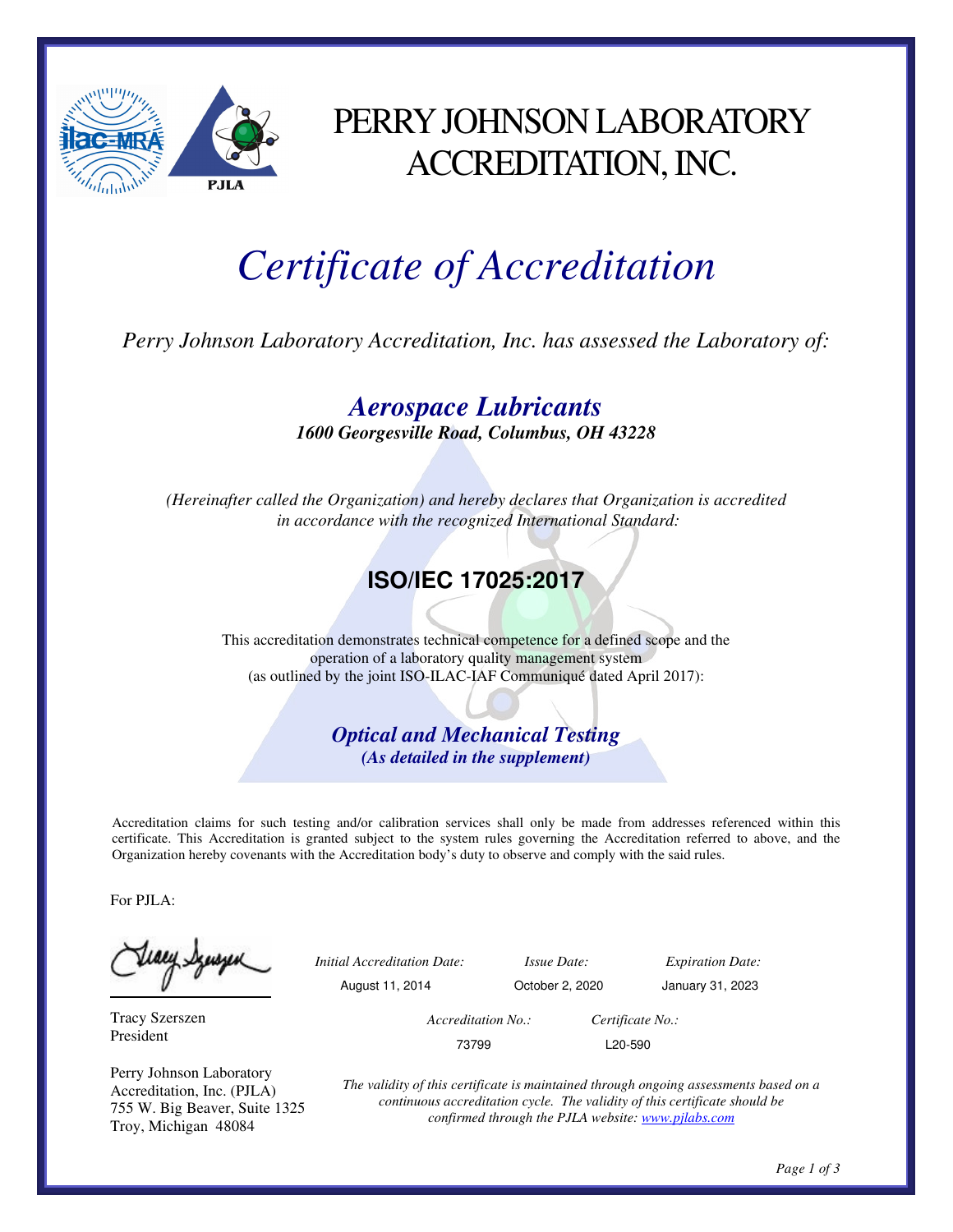

*Certificate of Accreditation: Supplement* 

#### **Aerospace Lubricants**

1600 Georgesville Road, Columbus, OH 43228 Contact Name: Joe Schinner Phone: 614-878-3600

*Accreditation is granted to the facility to perform the following testing:* 

| <b>FIELD</b><br><b>OF TEST</b> | <b>ITEMS, MATERIALS</b><br><b>OR PRODUCTS</b><br><b>TESTED</b> | <b>SPECIFIC TESTS OR PROPERTIES</b><br><b>MEASURED</b>                                                             | SPECIFICATION,<br><b>STANDARD METHOD</b><br>OR TECHNIQUE USED | <b>RANGE (WHERE</b><br><b>APPROPRIATE) AND</b><br><b>DETECTION LIMIT</b>              |
|--------------------------------|----------------------------------------------------------------|--------------------------------------------------------------------------------------------------------------------|---------------------------------------------------------------|---------------------------------------------------------------------------------------|
| Optical <sup>F</sup>           | Chemical<br>Properties: Oils &<br>Greases                      | <b>Infrared Spectrograph</b>                                                                                       | <b>ASTM E-1252</b>                                            | Perkin Elmer Spectrum<br>FTIR Scan:<br>4 400 cm <sup>-1</sup> to 450 cm <sup>-1</sup> |
| Mechanical <sup>F</sup>        | <b>Tribological Tests:</b><br>Oils and Greases                 | Wear Preventive Characteristics<br>(4 Ball Method)                                                                 | <b>ASTM D-2266</b><br><b>ASTM D-4172</b>                      | Wear Scar:<br>$0.01$ mm to $4$ mm                                                     |
|                                |                                                                | <b>Extreme Pressure Properties</b><br>(a.k.a. Load Wear Index, 4 Ball<br>Method)                                   | ASTM D-2596<br>ASTM D-2783                                    | Load:<br>13 kg to 800 kg                                                              |
|                                | Rheological Tests:<br>Oils and Grease                          | Cone Penetration of Lubricating<br>Grease                                                                          | <b>ASTM D-0217</b>                                            | 8.5 mm to 47.5 mm                                                                     |
|                                |                                                                | Cone Penetration of Lubricating<br>Grease, Using 1/4 and 1/2 Scale                                                 | <b>ASTM D-1403</b>                                            | 8.5 mm to 47.5 mm                                                                     |
|                                |                                                                | Kinematic Viscosity of<br><b>Transparent and Opaque Liquids</b><br>$(0 °C)$ to 150 °C)                             | <b>ASTM D-0445</b>                                            | 0.42 cSt to 106 600 cSt                                                               |
|                                |                                                                | Viscosity and Viscosity Change<br><b>After Standing at Low</b><br>Temperature ( $0^{\circ}$ C to -70 $^{\circ}$ C) | <b>ASTM D-2532</b>                                            | 0.42 cSt to 106 600 cSt                                                               |
|                                |                                                                | Low-Temperature Torque of<br><b>Ball Bearing Greases</b><br>$(0 °C)$ to -75 °C)                                    | <b>ASTM D-1478</b>                                            | 0 g/cm to 129 800 g/cm                                                                |
|                                | <b>Corrosion Tests:</b><br>O <sub>il</sub>                     | <b>Detection of Copper Corrosion</b><br>from Petroleum Products                                                    | ASTM D-130                                                    | #1A to #4C (Chart)                                                                    |
|                                | <b>Corrosion Tests:</b><br>Greases                             | Detection of Copper Corrosion<br>from Lubricating Grease                                                           | <b>ASTM D-4048</b>                                            | #1A to $#4C$<br>(Chart)                                                               |
|                                |                                                                | Determining Corrosion<br>Preventative Properties of<br><b>Lubricating Grease</b>                                   | <b>ASTM D-1743</b>                                            | Pass/Fail Rating                                                                      |
|                                | <b>Oxidation Tests:</b><br>Greases                             | Oxidation Stability of<br>Lubricating Greases by the<br>Oxygen Pressure Vessel Method                              | <b>ASTM D-0942</b>                                            | -5 psi to 112 psi loss                                                                |
|                                | Performance Tests:<br>Greases                                  | <b>Evaporation Loss of Lubricating</b><br>Greases and Oils<br>$(100 °C)$ to 150 °C)                                | ASTM D-0972                                                   | 0 % to 100 %<br>Evaporation                                                           |
|                                |                                                                | <b>Evaporation Loss Over Wide</b><br><b>Temperature Range</b><br>(93 °C to 316 °C)                                 | <b>ASTM D-2595</b>                                            | 0 % to 100 %<br>Evaporation                                                           |
|                                |                                                                | Determining the Water Washout<br>Characteristics of Lubricating<br>Grease                                          | <b>ASTM D-1264</b>                                            | 0 % to 100 % Washout                                                                  |
| Issue: 10/2020                 | Page 2 of 3                                                    |                                                                                                                    |                                                               |                                                                                       |